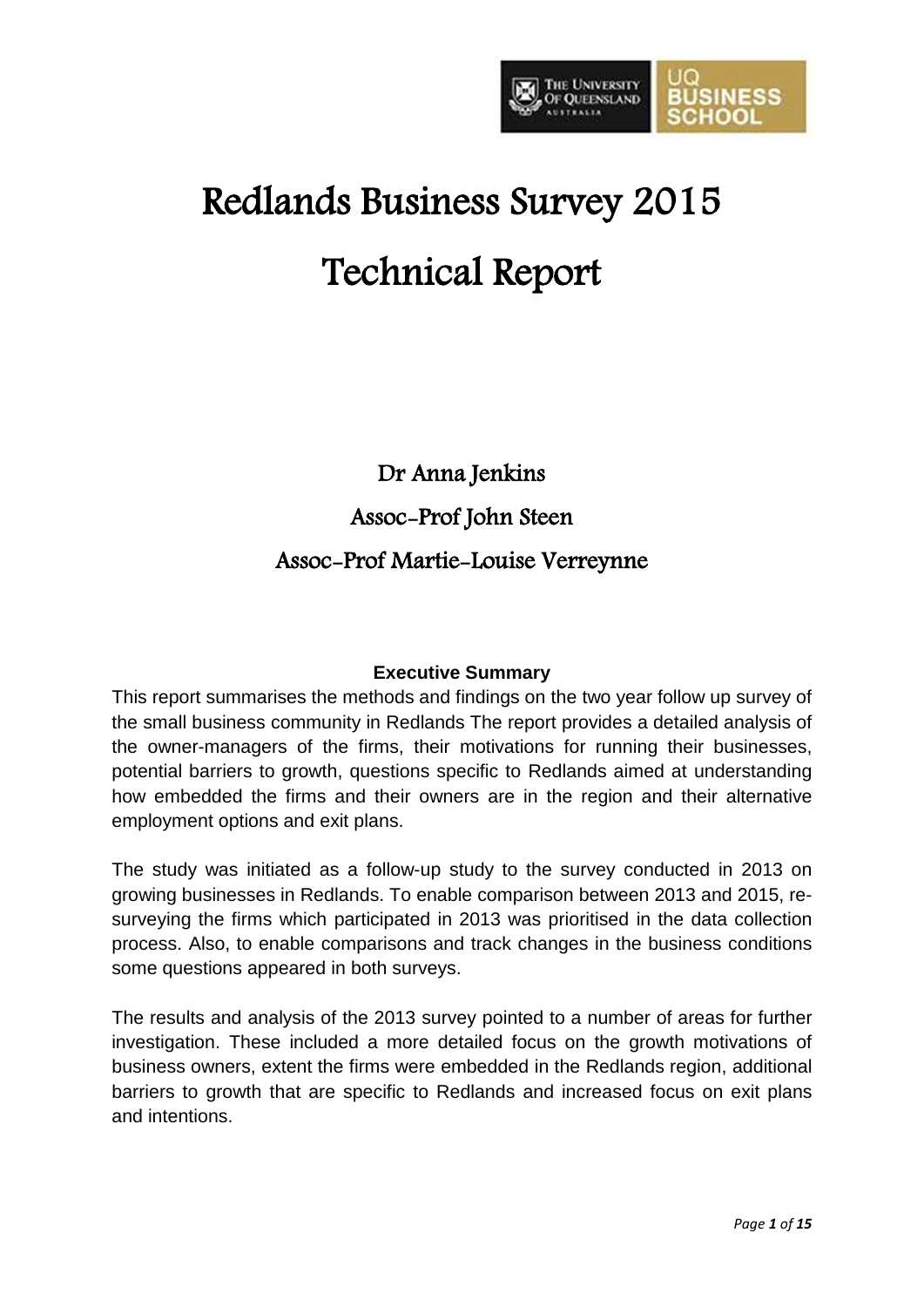

A main finding from this study is that internet access and performance has increased as a barrier to meeting business objectives and businesses are finding it increasingly harder to hire skilled labour. Resurveyed firms (2015-2013) had also increased their intentions to exit the business but this probably reflects a natural progression through the business cycle rather than problems in the local economy. Owners of small businesses in Redlands tend to be older than the Australian average and are likely to cite lifestyle reasons for being in Redlands. While this makes these businesses likely to stay they also have reduced prospects of creators of jobs and wealth in the region. These findings have significant implications for economic policy in the Redlands.

# **1. INTRODUCTION**

In 2013 Redland City Council engaged UQ Business School to conduct a survey of small businesses in the Redlands, particularly around their future intentions for the business and perceived barriers to success. In total, 120 businesses responded to the survey and the findings were circulated amongst council and the local business community, including presentations at business breakfasts.

The aim of the 2015 survey was to understand how business conditions have changed over the two year time period, especially for those businesses that were surveyed in both time periods.

The intention of the report is to generate findings to guide the economic development strategy for Redlands. To this end, key findings and recommendations are presented at the end of the report.

#### **2. RESEARCH METHOD**

The Redland City Council and Redland City Chamber of Commerce database was used to generate a random sample of firms to survey. The surveys were completed by telephone in order to maximise the response rate. Firms which had participated in the survey in 2013 were prioritised. Attempts to reach these firms were made twice daily during the three week survey period. In total 31 firms which had participated in the 2013 survey were reached and agreed to participate in the follow-up study to enable direct comparisons between 2013 in 2015. In addition the 2015 survey included questions from 2013 and enabled a comparison across the sample. However, the most accurate reflection of true change is the 31 businesses that were surveyed in both time periods.

Questions asked were about firm and owner demographics; innovation and growth; business and owner-manager embeddedness, and, exit intentions and planed exit routes. Data were analysed using descriptive statistics, chi-square tests of difference and logistic regressions. Many of these techniques have been used previously in reports for Queensland Government and Brisbane City Council.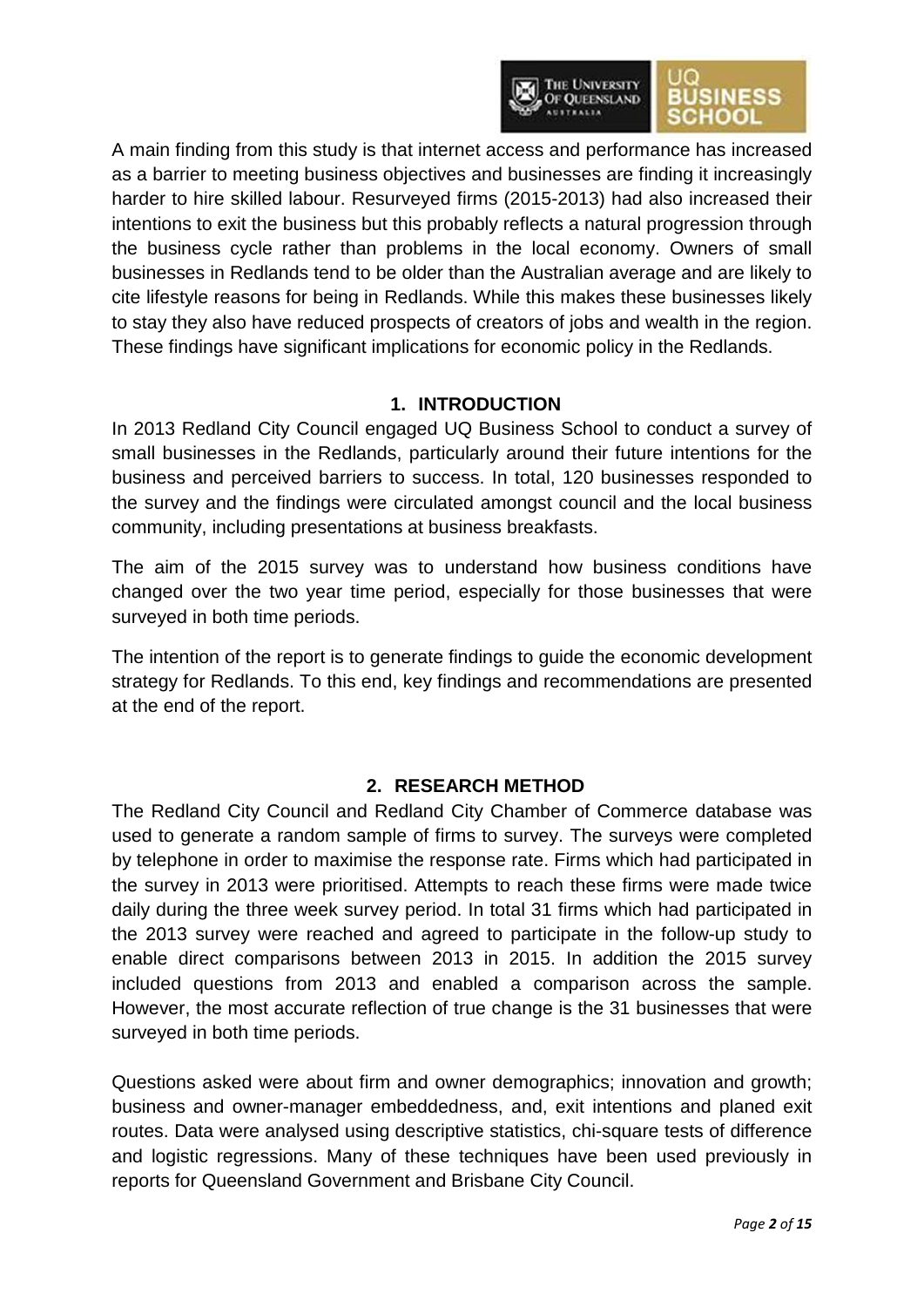

The survey was conducted in November 2015 under the conditions of the University of Queensland research ethics. The survey was explained to the respondents at the beginning of the interview and business owners were guaranteed anonymity. The response rate for the survey was slightly over 50%.

### **3. FINDINGS**

The results of the report are presented as follows:

- (1) A general overview is provided of the owner-managers and the businesses they run.
- (2) Innovation and growth
- (3) Embeddedness in Redlands
- (4) Reasons for being in Business
- (5) Exit intentions and employment options
- (6) Comparisons between 2013 and 2015 surveys

#### **3.1 About the business owner-managers**

All of the surveyed business owners held an ownership stake in the company and were active in the daily running of the business. Approximately 45% of the respondents were the sole owners of their companies, 45 percent owned 50 percent of their company and the remaining 10 percent had ownership stakes between 15 and 33 percent. Thirty percent of the firms were run as a sole ownership, 20 percent as a partnership and the remaining fifty as limited liability companies.

Twenty seven percent of the owner-managers were female. This is less than the Australian average where one third of businesses are owned and run by females (ABS, 2011). The average age of the owner-managers was 55 with the youngest being 25 and the oldest 88. This average is older than the Australia average, which is 47 (ABS, 2011). The average number of years in the business was 18. Just under half of the owner-managers had high school qualifications (either year 10 - 27 percent or year 12 – 18 percent) while the remaining owner managers had some form of post high school qualifications. The most common with either a TAFE certificate or diploma 24 percent, followed by undergraduate qualifications 15 percent and postgraduate qualifications – 12 percent. Just over forty percent of the owner-managers had previous start-up experience. Of these 40 percent most had previously started one or two businesses.

**Key fact: Redlands business owners surveyed are older than the Australian average but around half have owned other businesses and also own their business outright.**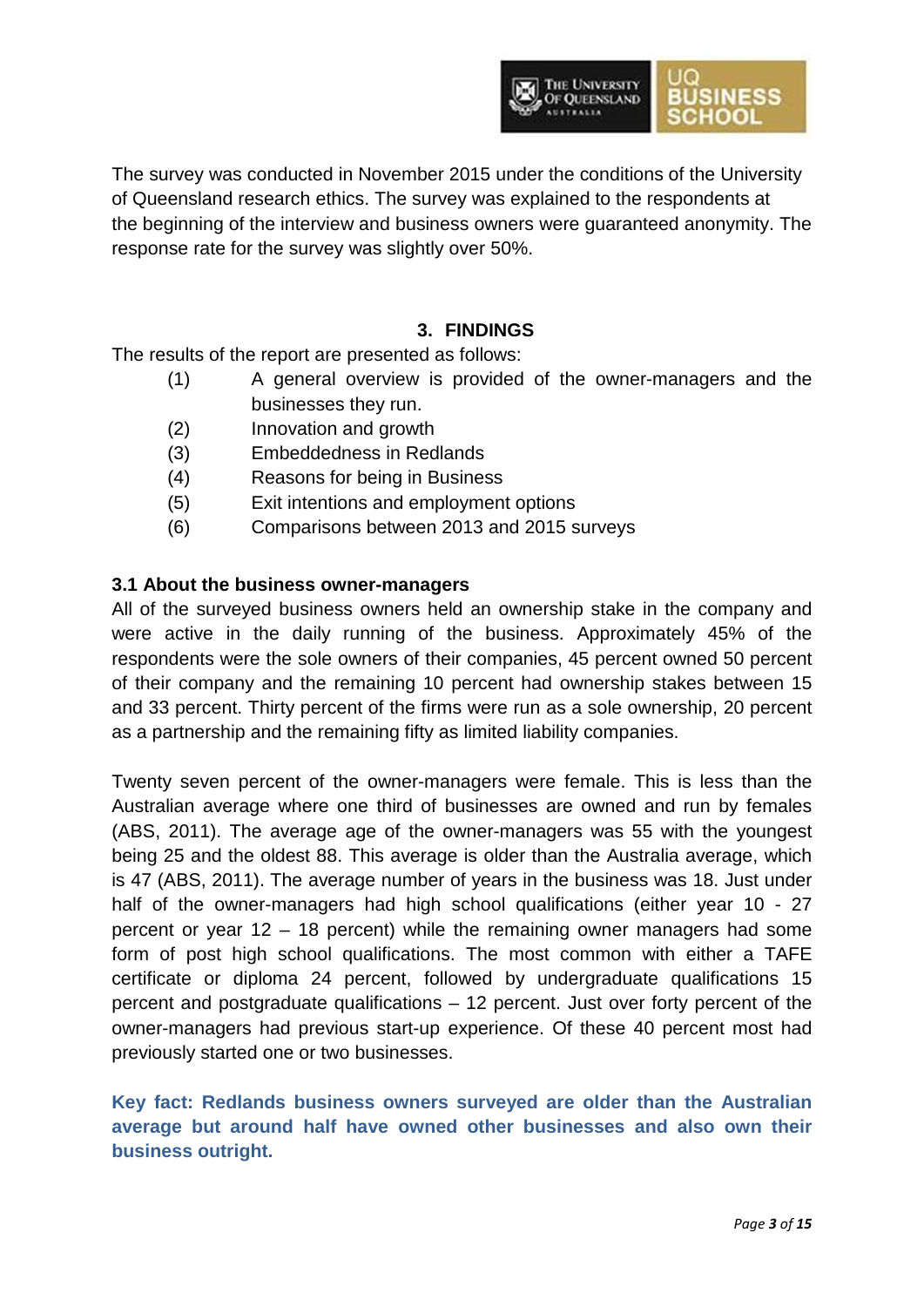

The average business in our sample employed six full time equivalent staff (FTEs), with five percent employing more than 20 FTEs. Half were sole ownerships or partnerships, and four percent were franchisees. Twenty-two percent saw themselves as family businesses.

The industries most represented in our data were retail (24.2%), construction (16.7%) and manufacturing (11.7%). Adding up different types of services meant that more than forty percent of firms were services firms (see Figure 1).



**Figure 1. Self-reported industry categories of firms in the sample (% of sample shown)**

Most of the businesses had turnover of between 1 million and 5 million dollars. The exact breakdown of the annual turnover is shown in Figure 2 below – Annual Turnover.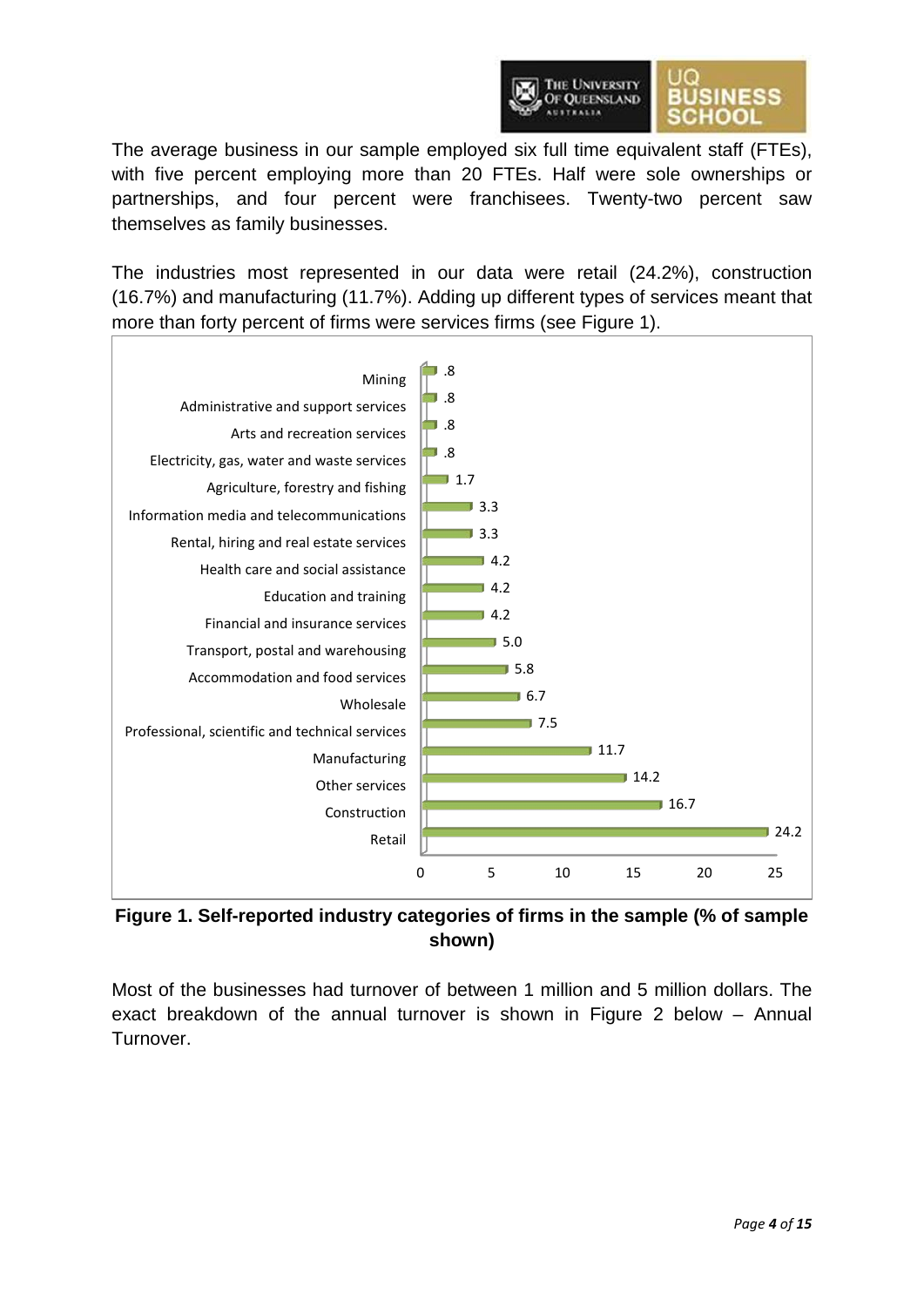

**Annual turnover**



**Figure 2. Turnover distribution of surveyed firms (% of sample shown)**

**Key fact: Construction, retail and services accounted for over half of the firms in the survey. The most common category of business turnover was \$1 million – 5 million and the average number of employees was 6 FTE.**

### **3.2 Innovation and Growth**

We focused on the extent the firms were engaging in innovation. We broke this down to (1) innovation that is new to the industry where the firm is adding value to processes, products or services and (2) the extent that the businesses were introducing new product and service offerings but not adding any significant value to those products or services. The latter captures the extent the owner-managers are responding to changes in the market. In regards to growth we focused on (1) the growth motivation of the owner-managers; (2) their business objectives; and (3) the barriers to growth

Very few of the firms were engaged in innovation that was new to their industries, which is consistent with the construction, retail and services dominance. Only three firms had claimed an R&D tax incentive in the last three years. These three firms were focusing on innovations that are new to their industries. Two thirds of the companies reported introducing no new innovations to their businesses while the remaining third had introduced new products or services to their offerings, however, very few of these new offerings involved value adding by the business.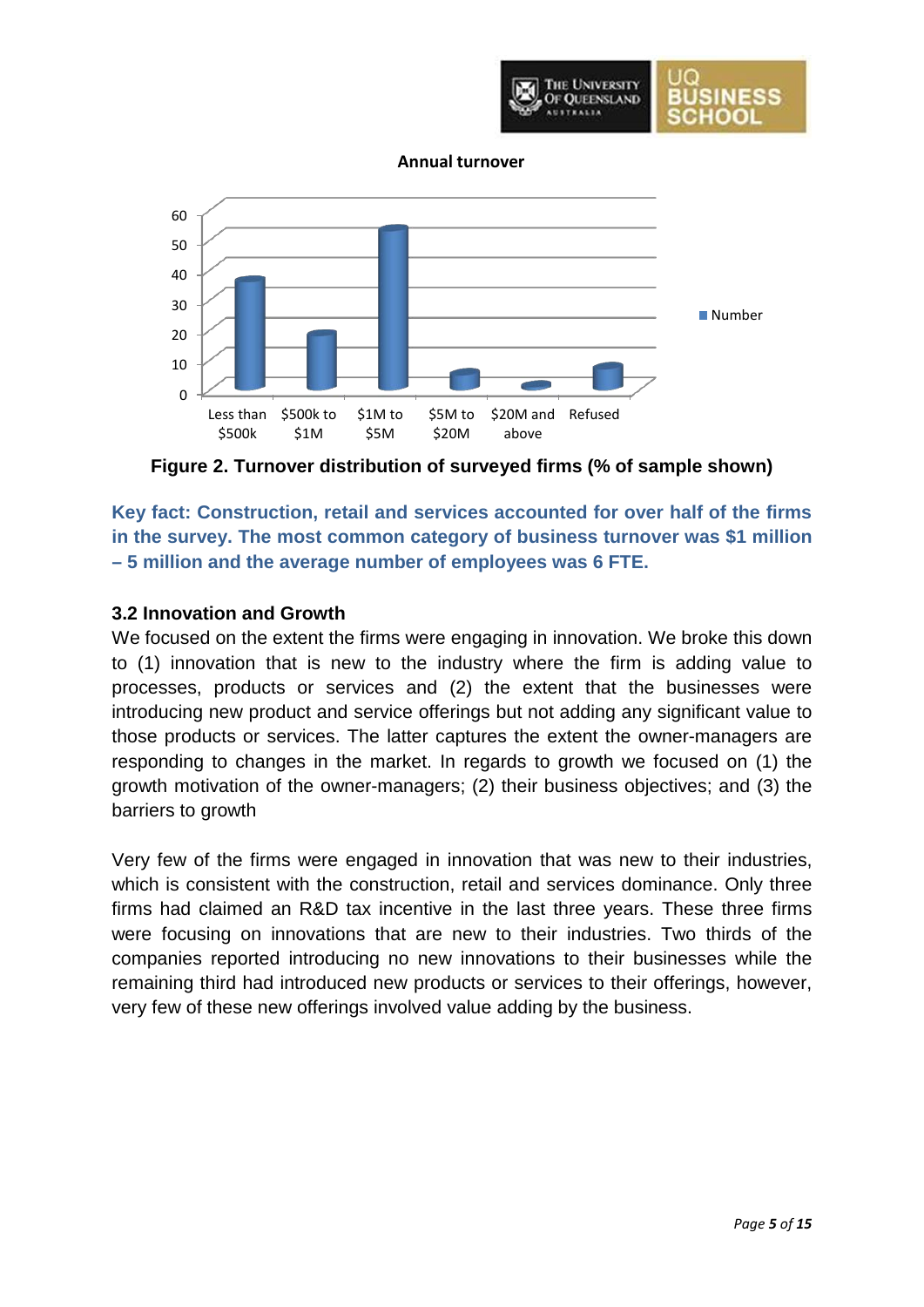

**Figure 3. Growth objectives of surveyed firms**

In terms of growth objectives, most firms wanted to stay the same size (see Figure 3) – 32.5 percent or grow moderately -47 percent. Sixteen percent of firms wanted to grow substantially while 5 percent planned to become smaller. The owner-managers placed considerable importance on growing through profits with 58 percent having this as a very important business objective and 24 percent as an important business objective. In contrast, growth in employees was a very important business objective for 14 percent of the owner-managers and important to 6 percent of the ownermanagers. This suggests that the owner-managers are focusing more on firm profitability than firm employee growth.

Maintaining and increasing customer satisfaction was a much more important business objective than increasing or maintaining market share. Eighty percent of owner-managers ranked increasing customer satisfaction as a very important business objective whereas increasing market share was ranked as very important by only 45 percent. This suggests that the owner-managers are focusing on satisfying existing customers but are less interested in serving new customers.

The cost and performance of the internet was the most significant barrier to growth, followed by government regulation and council zoning and then access to skilled labour. An overview of the barriers to growth and their averages are shown in Figure 4 below. As shown in section 3.8, cost and performance of the internet has become an even stronger barrier to growth since the businesses were surveyed two years ago.

Access to skilled labour highlights the importance of ensuring the Redlands can attract skilled labour to the region, underscoring the need for Redlands to be connected to the greater Brisbane region in regards to the movement of people. In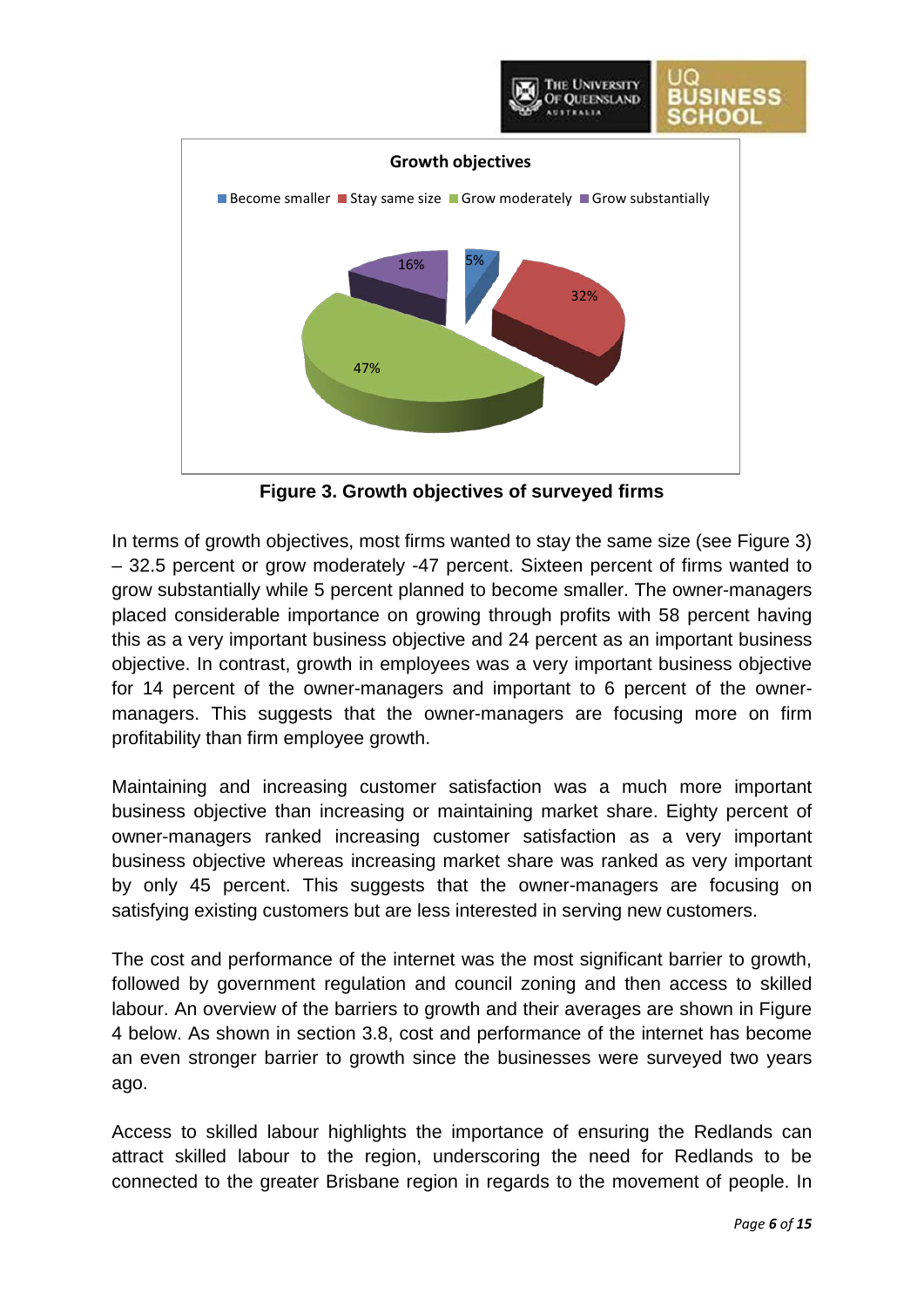

contrast, access to markets for goods and services was not a significant barrier to growth for businesses suggesting that the focus for connectivity of the Redland's region should be on the movement of people rather than the movement of goods.

Firms that were growth motivated (signalling that a doubling in size would be viewed as positive or very positive) were more likely to have business connectivity (customers) with South East Queensland and cite access to good transport options within Redlands as barriers to growth.



**Figure 4. Self-reported barriers to growth**

**Key fact: Few businesses are introducing cutting-edge innovations and the majority of businesses are aiming to grow but not through taking on more employees.**

#### **3.3 Embeddedness in Redlands**

We focused on the extent that the surveyed businesses were embedded in the Redlands region in the following ways (1) the extent that businesses sales were to customers in Redlands area; (2) the number of customers and suppliers that were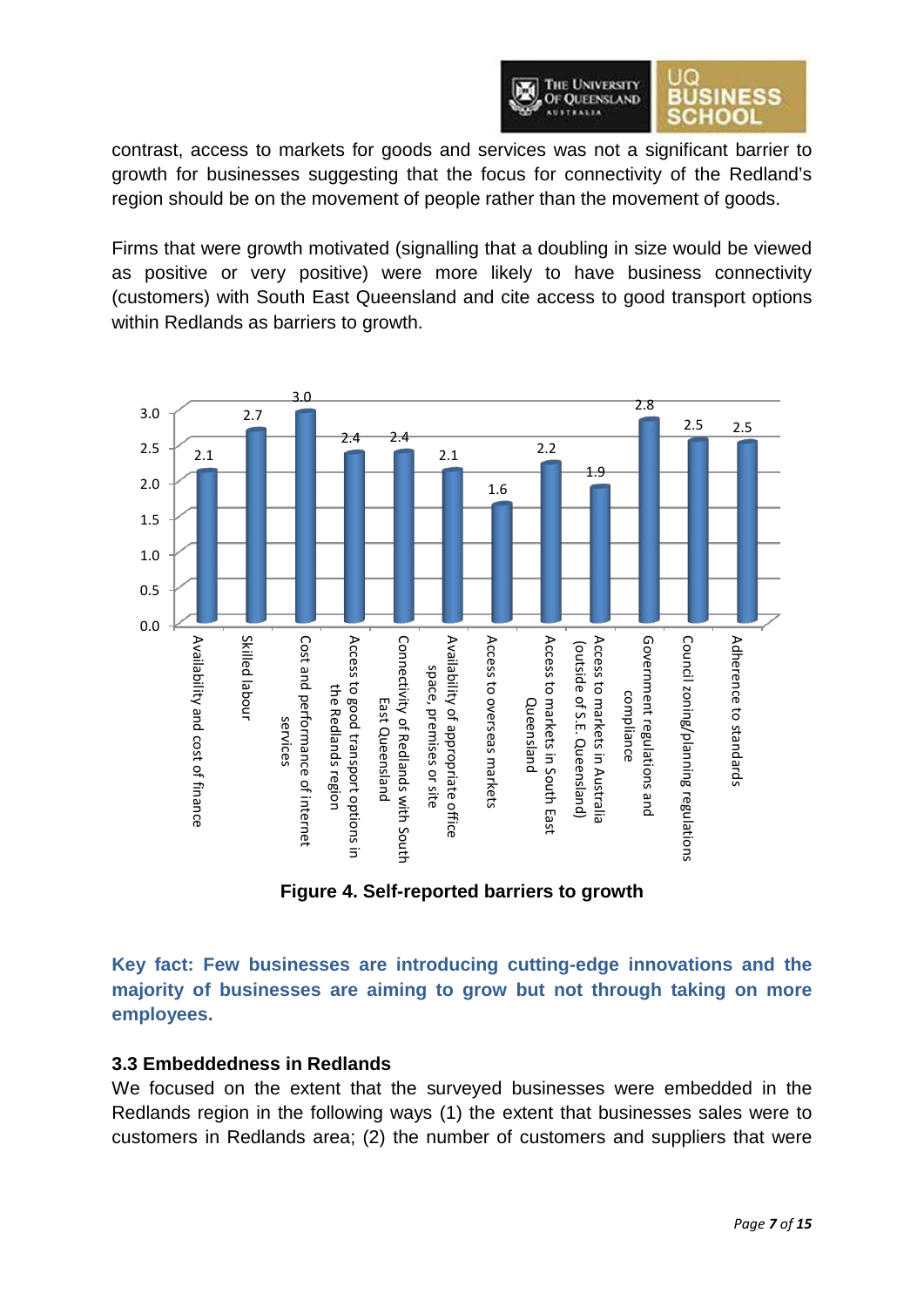

close family or friends; (3) the extent that the owner-managers were located in the region for personal reasons.

On average, fifty five percent of sales were made to customers in the Redlands region. Twenty percent of firms predominately served the local market making 90 percent or more of their sales to customers in the Redlands region. In contrast, twenty five percent of firms predominately sold to customers outside of the Redlands region with less than 10 percent of their sales made to local customers. Very few of the firms made sales to customers located overseas. Thirty nine percent of the owner-managers do not need to leave the Redlands region for business purposes while five percent of the owner-managers left the region 10 or more times per week for business purposes.



**Figure 5. Location of sales reported by surveyed businesses**

Most businesses did not sell goods or services to other businesses where the owners of the businesses were family members. However, twenty percent of ownermanagers had 10 percent or more of their sales to companies where the owners of the companies are family members. 15 percent of the owner-managers sold products to businesses where the owners of those businesses were close friends. This reflects a fairly tight business network exists in the Redlands that is often based on family and friendship connections.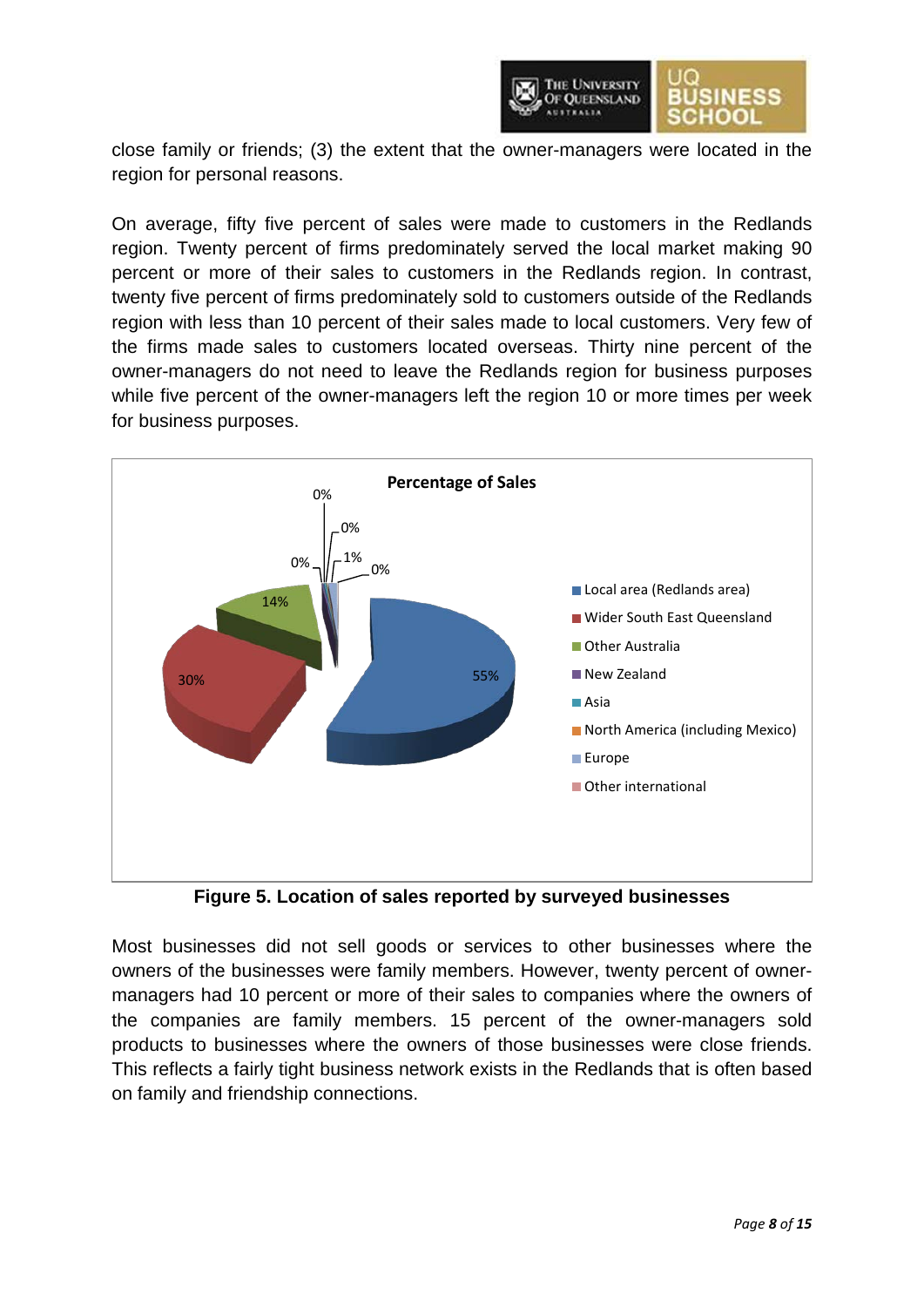

The majority  $-$  86 percent  $-$  of the owner-managers lived in the Redlands City Council area. Of these owner-managers, 50 percent had lived in the area for longer than 25 years. The most frequently cited reason for living in Redlands was because it offered a good lifestyle with nearly 50 percent of respondents stating that this the crucial reason for choosing to live in Redlands. In Figure 6 below we show the average importance of reasons the owner-manager may choose to live in Redlands. The questions were asked on a five point scale with  $5 -$  crucial and  $1 -$  not at all.



# **Reasons to live in Redlands**

**Figure 6. Self-reported reasons for living in Redlands**

**Key fact: Redlands is a highly networked small business community with many businesses selling to family and friends. The majority of businesses sell to the local area. Lifestyle and family are cited as the main reasons to own a business in Redlands.**

# **3.4 Reasons for being in Business**

The owner managers were highly motivated to be in business for a number of reasons. The most important reasons were to set and pursue own objectives and to contribute to the well-being of their stakeholders. It is also important to note 'to avoid unemployment' was ranked at similar importance to other more positive reasons such as to create something new and distinctive and to increase the value of the business.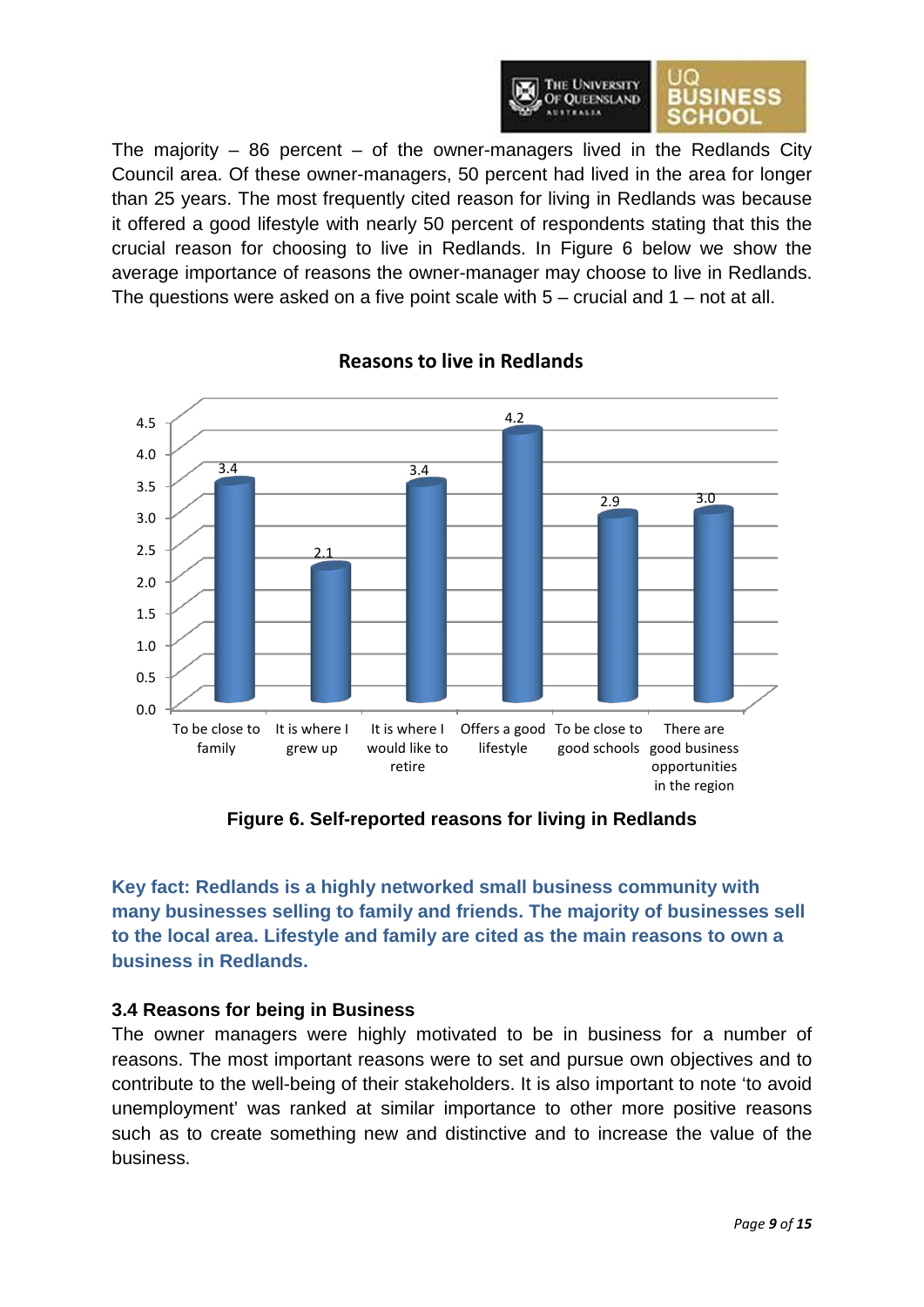

Owner-managers who were running businesses to avoid unemployment were more likely to exit their businesses to start paid employment. However, they had similar growth motivations to the owner-managers and were no more likely to be a local business with sales predominately in the Redlands region than other businesses in the sample.

Figure 7 shows that the reasons for being a small business owner are varied and no single reason stands out above the others.



### **Reasons being in business**

**Figure 7. Self-reported reasons for being in business**

# **Key fact: Business owners are motivated by a variety of factors to be selfemployed. No singular reason stands out from the survey.**

# **3.5 Exit intentions, exit routes, and relocation**

Nearly half of the owner-managers – 47 percent, had an exit strategy in place. Of these owner-managers with an exit strategy developed, 50 percent of them had developed it more than five years ago.

The owner-managers who had developed exit strategies five or more years ago were concerned that their children/family members would not be interested in taking over the business and were less interested in selling to individuals outside of the family.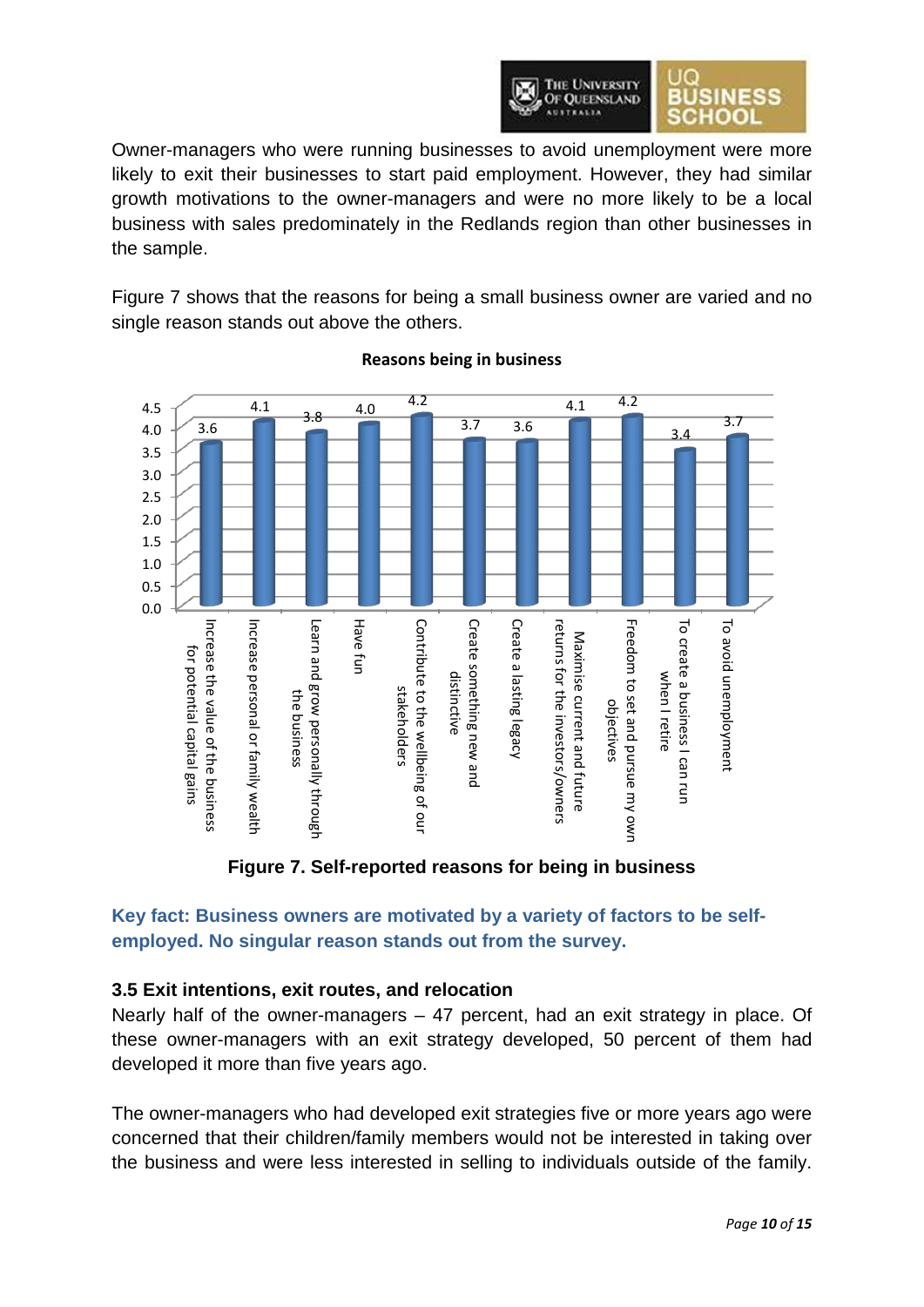

This suggests that the owners of these businesses founded the businesses with the intention to pass them onto their children.

The preferred exit routes were selling to another individual followed by selling to another company. The biggest challenges the owner-managers envisioned when it came to exiting were finding a buyer and selling the business at a reasonable price. In particular owner-managers who were concerned about finding a buyer were also concerned about being able to sell their businesses at a reasonable price. However, they were not interested in exit planning assistance.

Owner-managers who planned to exit the business by transferring to family members were less likely to be considering selling their businesses to individuals outside of the family or to other companies. However, they were no more interested in succession planning than other firms. Owner-managers who ran businesses to avoid unemployment were more likely to exit their businesses to take up paid employment and yet where less likely to consider exiting their businesses within the next three years.

Firms that were growth motivated were more likely to be considering relocating out of the Redlands region. A greater percentage of their sales came from outside of the region. The owners of these businesses were less likely to be considering exiting their businesses. As expected businesses with the majority of their sales in the Redland region were less likely to be considering relocation. These businesses are more embedded in the region.

**Key fact: The majority of small businesses have exit and/or succession plans which is positive for the local economy. Growth oriented firms are less likely to consider exiting but more likely to relocate out of Redlands.**

#### **3.5 Comparison between 2013 and 2015**

Next we report the changes between the two surveys from the 31 businesses that reported in both years. Some key indicators including the growth intentions, location of sales, barriers to growth and exit likelihood were analysed by exploring data consisting of business that were interviewed in both years.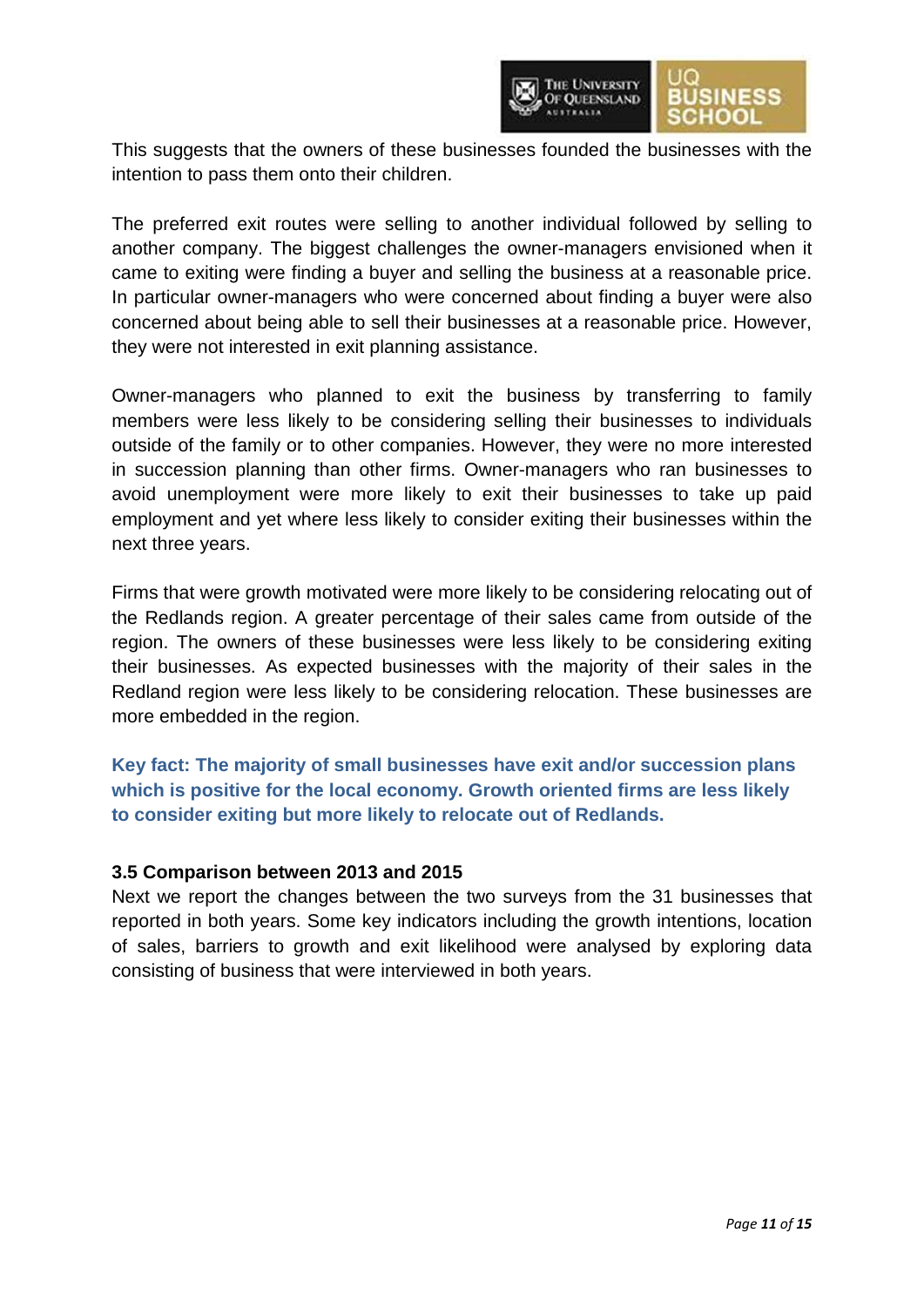

**Figure 8. Growth intention changes between 2013 and 2015 (% of sample)**

Most of the analysed business wanted to stay the same size or grow moderately. However, the percentage of firms that fell into these two catalogues decreased three and ten percent, respectively. In contrast, there were more firms aiming to grow substantially. However, these differences are not statistically significant when the chi-squared test is applied. Based on this sample there is no shift in growth intentions between 2013 and 2015 although the small sample size should be noted.

Regarding the perceptions about barriers to growth, the results from 31 resurveyed businesses show that there were statistical differences between two years in term of skilled labour and cost and performance of internet services.

The average score of skilled labour increased 0.6 points on the scale, which means that businesses felt that it was more difficult to hire skilled labour. In addition, the cost and performance of internet services was becoming a more crucial limitation. Furthermore, both these changes of two types of barriers are statistically different between 2013 and 2015.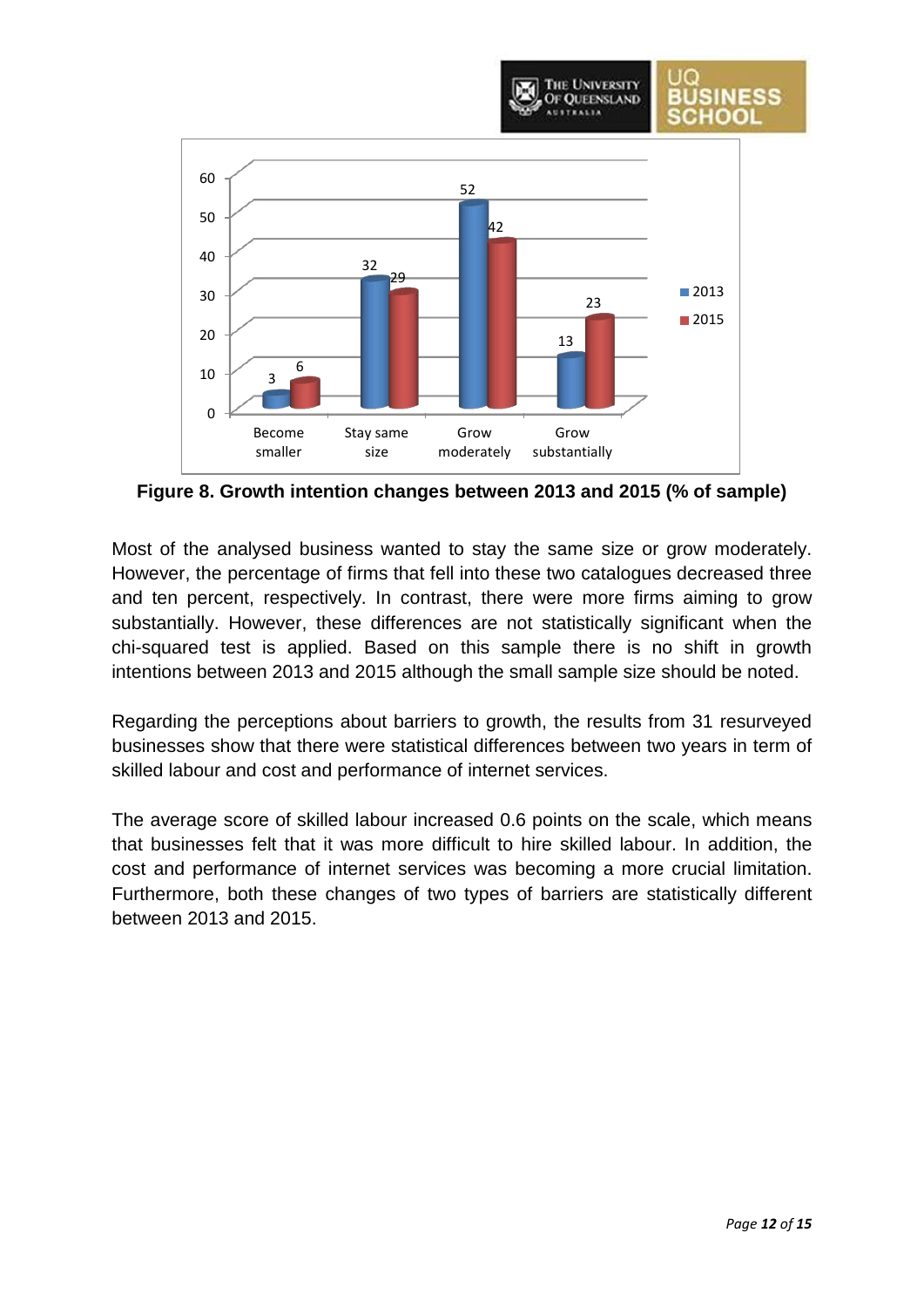

**Figure 9. Barriers to meeting business objectives 2013-2015**

The average scores measuring the likelihood of exit of business show a statistical increase over the two years in all ways of exiting (except IPO), indicating that ownermanagers were more likely to transfer their businesses to others including family members, employees or other individuals. This increase in exit intentions can be attributed to a combination of challenging economic conditions in the resourcesdependent economy of Queensland and the aging of business owners and their businesses.

The increase in exit likelihood was statistically significant for independent sale to another individual, sale to another company, employment buyout and liquidation of assets. This suggests that the entrepreneurs are planning their eventual exit which increases the likelihood of the business continuance in the Redlands region.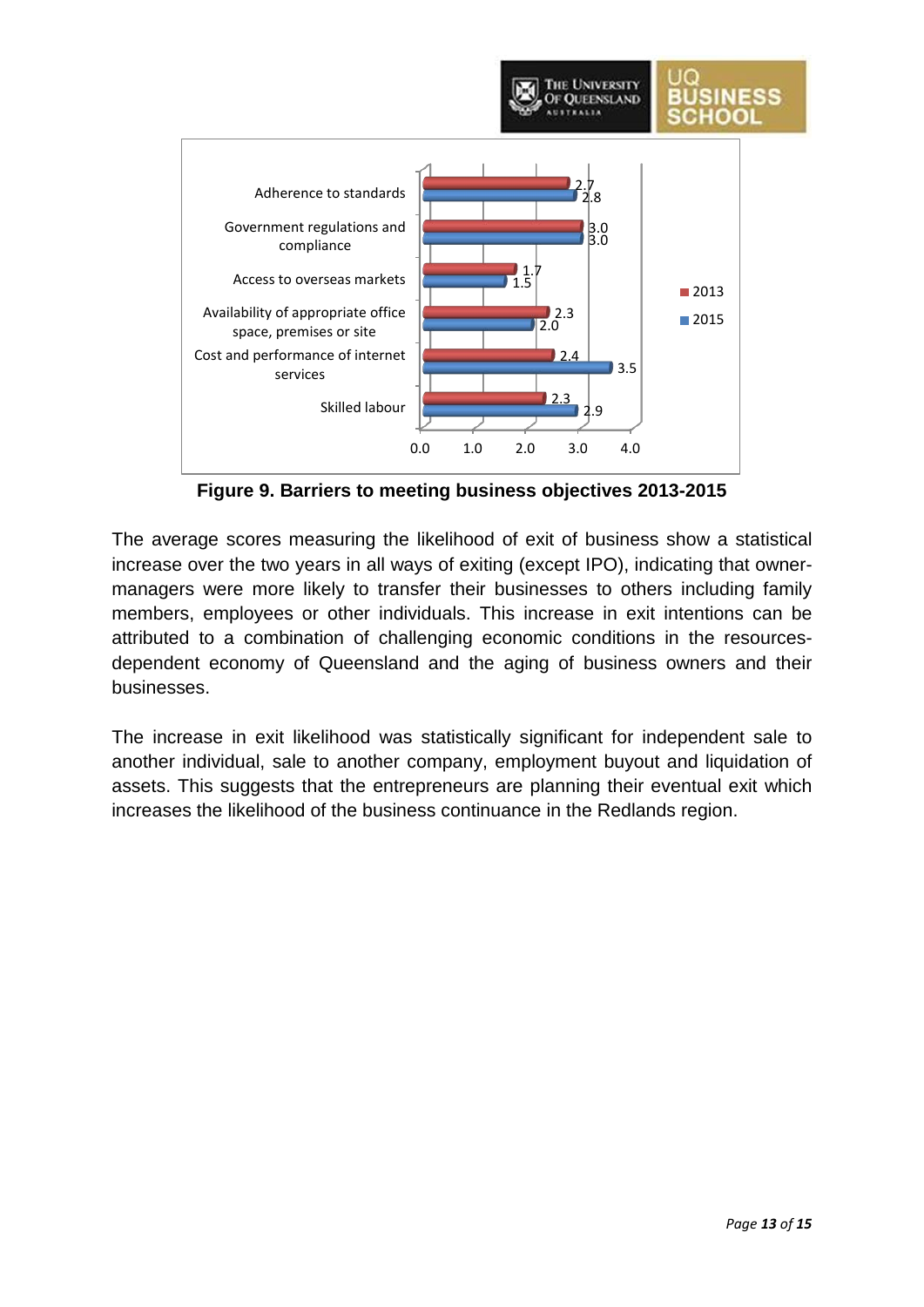

**Figure 10. Changes in exist intentions from resurveyed firms (n=31)**

**Key fact: Internet performance and skilled labour availability have increased as barriers to meeting business objectives over 2013-2015. Resurveyed businesses are also more likely to exit the business but are planning to do this in ways that retain business activity in the region.**

# **4. Recommendations**

As identified in the 2013 survey, Redlands small business is largely characterised by lifestyle businesses and have older owners compared to the national. While some businesses do have strong growth ambitions, these businesses are in the minority and are also likely to indicate intentions to leave the region.

While many small business owners are self-employed as a lifestyle choice if this is a dominant reason for being in business then the local economy will have limited growth prospects. Enabling growth-oriented businesses to achieve their goals while remaining in the region should be a priority for council economic strategy.

The internet remains a problem for small business and this problem is growing. The SEQ Lord Mayors have lobbied the Federal Government to address this problem and more pressure needs to be applied after the election.

Skilled labour availability has also increased as a barrier to doing business and Redlands should aim for a greater population with a wide variety of housing options to support a diverse workforce. Transport connectivity with other regions in SEQ will also help employers attract employees to commute to businesses located in